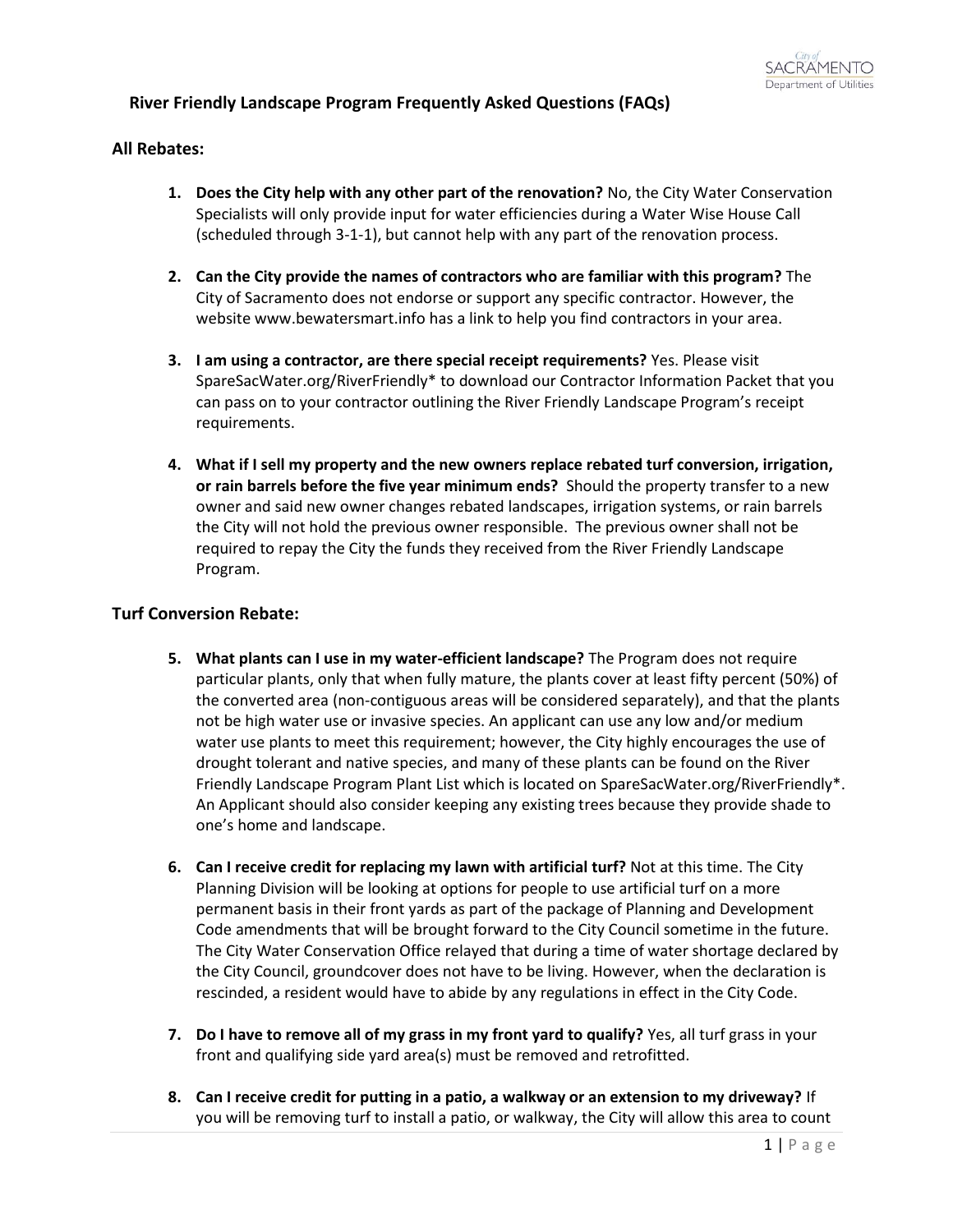

toward the converted area if a permeable product is used. Permeable products include pervious pavement, gravel, or brick or flagstone with permeable, mortarless materials for grout lines (such as sand and gravel). All of these options reduce water runoff by allowing water to pass through the surface and be absorbed into the soil beneath. Keep in mind that the conversion area must still meet the fifty percent (50%) living plant coverage requirement and you will not be reimbursed for the materials used to install a patio, flagstones, walkway or extension to your driveway.

- **9. I turned off the water on my grass and it has started to die. Can I still qualify for the program?** Turf allowed to die in response to drought conditions is eligible for this rebate, but must be left intact until project approval. If you have taken your grass out, you will not be eligible for funding.
- **10. Can I receive credit for replacing my high water use grass with a low water use grass?** No. This program provides incentive to convert grass to alternative types of landscaping, including trees, shrubs and groundcovers. These use less water than even the lowest water use grass.
- **11. What if my Homeowner's Association or CC&Rs require me to keep grass in my yard?** To avoid problems, an applicant must make certain to follow all applicable laws, rules, and appropriate HOA and CC&R policies that may apply to any anticipated landscaping project. Be sure to consult with your HOA first before turning in your completed application.
- **12. What is mulch and why is it required?** The most common types of mulch are decorative rock or bark. A two to three inch layer of mulch is required. Mulch helps maintain the moisture level, and wood mulches help retain the temperature of and add nutrients to the soil. Without mulch, wind and heat pull the moisture out of the soil and therefore more water is needed to keep plants healthy. Also, without mulch the temperature of the soil constantly fluctuates causing plants a lot of stress. Additional benefits include the reduction of weed growth, erosion, and certain insect diseases.
- **13. Do I get credit for removing my high water use plants other than grass?** No. The City's River Friendly Landscape Program focuses solely on the removal of turf grass. However, most shrub beds may be watered more effectively by converting the irrigation system to a drip irrigation system and installing a WaterSense labeled Smart Irrigation Controller.
- **14. I have many plants surrounding the grass that I'm removing; will these plants count toward the 50 percent coverage requirement?** No, they do not count toward the 50 percent coverage requirement because they are not in the turf-removal area. If you have plants within the rebate area, those will count towards your 50 percent plant coverage (you will receive credit for 25% of an existing tree canopy if they are a low or medium water use plant).
- **15. Why does the City require plants?** This program encourages the use of water efficient landscaping because there are many benefits to including plants in your landscape plans. Trees, shrubs and groundcovers provide shade, absorb carbon dioxide, supply oxygen, reduce soil erosion, give wildlife a home, decrease energy use, reduce storm water runoff, and save water.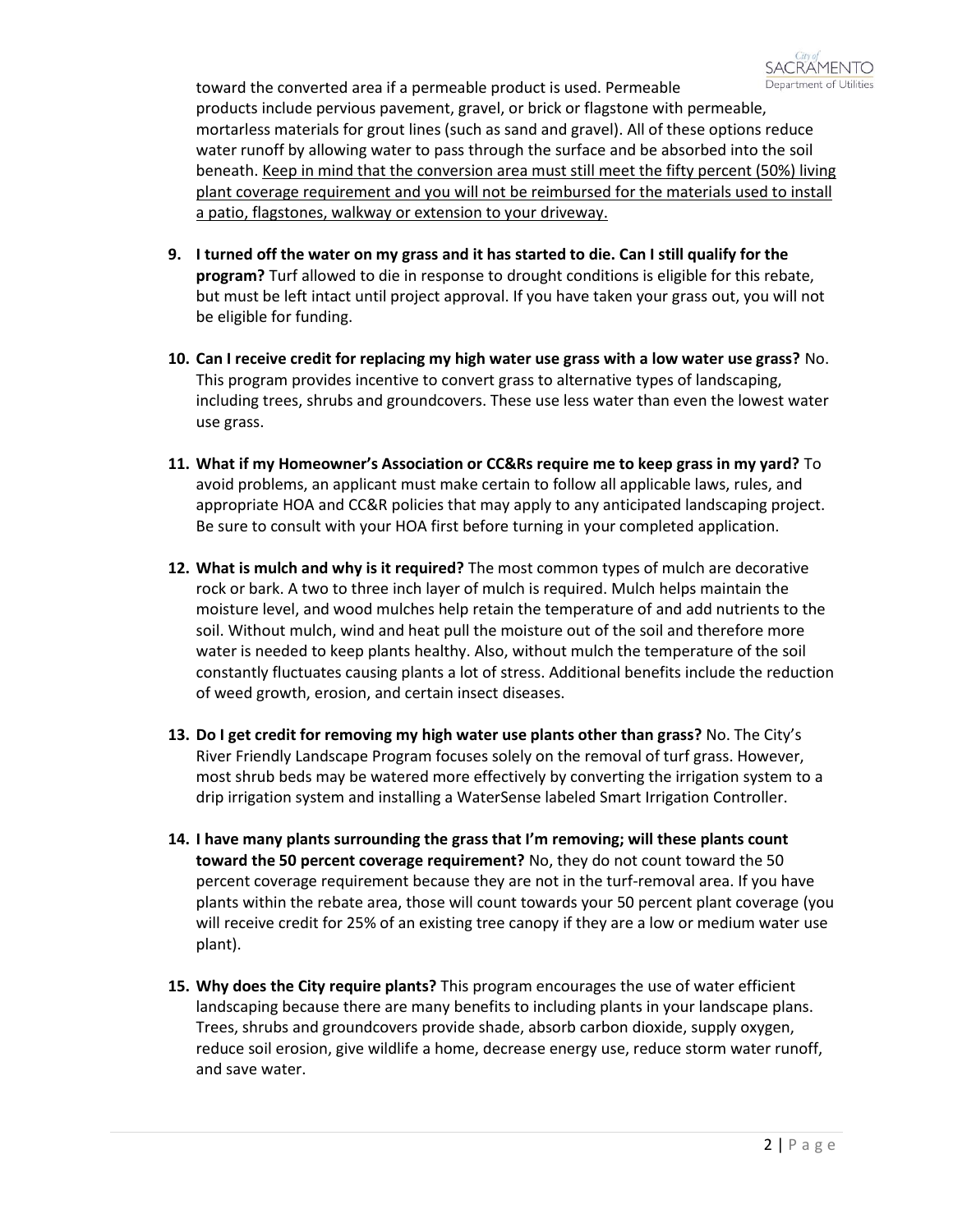

- **16. Do plants have to cover 50 percent of the conversion area when you inspect my landscape?** No. The new plants that you put into your landscape will not be mature by the time your project is inspected. The calculations you submitted for the mature plant size will be considered to reach the 50 percent requirement, not the size of the plants when we inspect.
- **17. I don't like the desert look; what are my options?** With proper design and plant selection, an applicant can accomplish almost any look or feel and still save water. Visit rwa.watersavingplant.com for design ideas and photos of water efficient landscapes.
- **18. Do I have to use a weed barrier?** No. Weed barriers are generally recommended in areas that have a particular weed problem (i.e. areas where Bermuda grass is being removed or under permeable surfaces such as patios and walkways where plants will not be grown). If a weed barrier is used, the City requires that it be permeable allowing both water and air to penetrate.
- **19. What is the average savings on a "Cash for Grass" conversion?** A local study shows that each square foot of turf removed (and replaced with water efficient landscaping) saves 37 gallons per year per square foot. This equates to a 17 percent overall reduction in use. For established landscapes, savings improve resulting in savings of 46 gallons per year per square foot removed and a 21 percent overall reduction in water use.
- **20. Where can I find the River Friendly Landscape Plant List?** Please visit SpareSacWater.org/RiverFriendly\* to download the Plant List.
- **21. What if I want to change my plants after I have been approved?** Please email any changes, along with your name and address to[: riverfriendly@cityofsacramento.org](mailto:riverfriendly@cityofsacramento.org) for approval.
- **22. How do I measure my landscape area?** Please see SpareSacWater.org/RiverFriendly\* for a full description on how to measure your landscape area.
- **23. If I do not have an existing irrigation system in my front yard, am I required to install one in order to participate in the program?** No. However, you must irrigate your new landscape according to the City's Water Conservation Ordinance and without allowing water to runoff your property. Under the current drought restrictions, a new, River Friendly landscape that was hand irrigated could only be watered twice a week, whereas a RFL irrigated with drip and microspray irrigation could water more frequently.

## **Irrigation Upgrade Rebate:**

**24. What is a WaterSense labeled Smart Irrigation Controller?** The EPA's WaterSense program website states "WaterSense labeled irrigation controllers, which act like a thermostat for your sprinkler system telling it when to turn on and off, use local weather and landscape conditions to tailor watering schedules to actual conditions on the site. Instead of irrigating using a controller with a clock and a preset schedule, WaterSense labeled controllers allow watering schedules to better match plants' water needs. With proper installation, programming, and maintenance, homeowners and businesses can use WaterSense labeled controllers instead of standard clock-timer controllers on their existing systems, and no longer worry about wasted water."